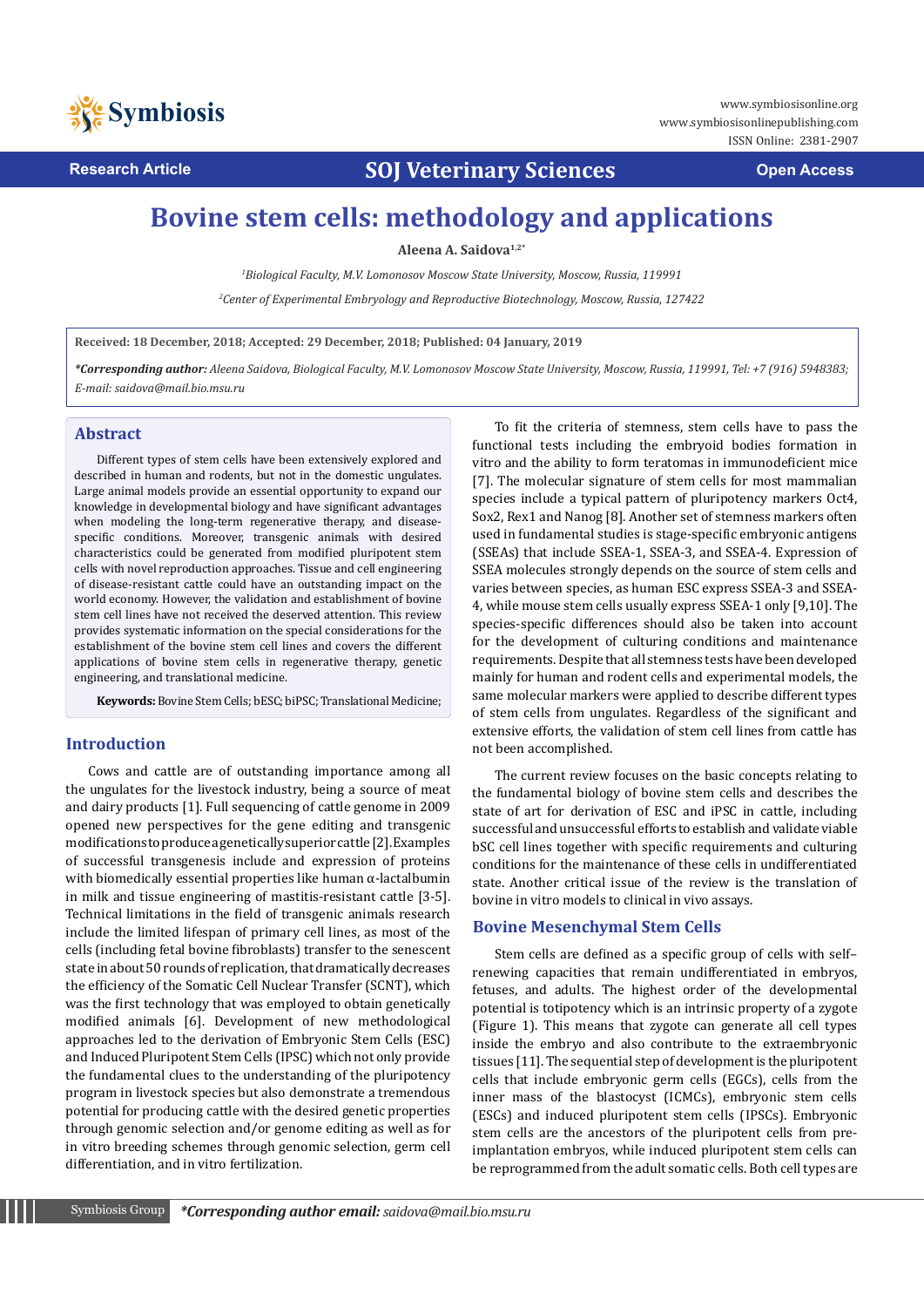pluripotent and possess the capacity to differentiate into most cells excluding the trophoblast and extra embryonic endoderm.

The more lineage-restricted cells are defined as adult stem cells. Among them, mesenchymal stem cells (MSC) (or mesenchymal stromal cells) require more special consideration. The most common and classical source for MSC is bone marrow [12]. However, MSCs can also be derived from the adipose tissue, peripheral blood, skin, and lungs [13-15].

Despite a heterogeneity and poor phenotypic description of MSC population, these cells are defined as pluripotent and differentiate not only to multiple types of connective tissue but also demonstrate a cross-over into non-mesodermal cell lineages [16]. In that respect, MSC can be considered as an ethically acceptable alternative to ESC for regenerative medicine, as reported for the regeneration of bone, cartilage and spinal cord injuries for different model organisms [17-23]. In the veterinary clinic, MSCs are introduced into protocols to treat lameness in dogs and horses, however, taken into account the facts above this technique should be practiced more carefully [24-26].

The primary source for isolation of the bovine MSC (bMSC) is umbilical cord and bone marrow27-29. Similar to other organisms, the characteristic phenotype of bMSC is CD29+/ CD73+/CD90+/CD105+, while the negative phenotype markers have not been reported. bMSCs in vitro demonstrate a fibroblast-like morphology and can differentiate into three classic mesenchymal lineages: chondrogenic (with an expression of collagen II and aggrecan), adipogenic (with an expression of PRAR-γ and ALP) and osteogenic (with an expression of collagen I) [27, 30-32]. Most studies on bMSC were performed on hydrogels or in pellets and evaluated the characteristics of chondrogenic bMSC differentiation, as bMSC easily enter the chondrogenic differentiation in the absence of growth factors, which might be a natural characteristic of these cells [30]. However, cell pellet or monolayer is not sufficient for regenerative purposes, as bMSCs that can grow in a 3D assay require the presence of TGFβ1 and start to express collagen II only after medium optimization [29, 31]. Although the bMSC demonstrate the spontaneous chondrogenic differentiation, their use in regenerative therapy is limited due to the low quantities of extracellular matrix components that chondroblasts express after differentiation and the assay protocols require further optimization.

#### **Bovine embryonic stem cells**

The first ESC lines were generated from the mouse blastocysts [33-34]. Such cells formed a sphere-a like colonies, LIF and FBS were reported as first supplemental factors for the propagation of these cells [35]. Later it was reported that serum could be replaced with BMP4, whereas inhibitors of GSK3 or MAP/ERK signaling can be used as LIF surrogates [36,37]. These colonies can be trypsinized and clonally propagated; they can also colonize ICM in the embryos to form chimeras and be introduced as a part of embryonic germ cells [38].

The pig was the first large animal model used for ESC derivation due to the large size and immunological similarity to human tissues 39. Extensive efforts have been made to obtain porcine ESC lines from different sources, including outgrowths of the epiblast and embryonic ICM, parthenogenetic embryos and embryos obtained by SNT. Although all the lines demonstrated some pluripotency features, all of them with a few exceptions failed to survive at extended passages [40-42]. Most of them also failed to expand into teratomas in SCID/nude mice and could not contribute to chimeras, thus confirming the inability, to match the pluripotency criteria.

Porcine cell lines most capable of forming teratomas were derived from the parthenogenetic embryos, in this case, basal ESC medium with FBS contained three critical supplemental factors, namely LIF, FGF2, and KITLG [42]. These data demonstrated that the primary culture conditions suitable for human and mouse embryos could be insufficient for other ESC and that a unique combination of growth factors and supplements should be validated for each animal model. Some data showed a promising effect of LIF and FGF2 together, the addition of GSK3beta and MEK inhibitors (so-called 2i medium, initially modified for rat ESC) was also described as a putative strategy [40].

The first bovine ESC were isolated as primary cell lines from ICM cells and could retain the normal karyotype for a few passages [43]. The next step to create the ESC culture was the development of suspension system that allowed to culture cells in low concentrations [43]. ES-like cells produced from the cultured blastocysts were used as donors for NT, and this method allowed to generate calves at a comparable to SCNT frequencies [44]. An idea to isolate cells from morulae and blastocysts allowed to culture viable cells for more than 50 passages. Stice, at al. [45] employed these cells as donors for nuclear transfer and managed to obtain embryos ready for implantation, albeit all the embryos were unable after 60 days due to the placental defects. Iwasaki et al. 46 made an advance with the isolation of viable and stable bESC line from the ICM. They reported that ES-like cells from the ICM of in vitro embryos could be aggregated with tetraploid bovine embryos in a feeder-free system. 36% of these embryos passed the blastocyst stage, and 15% were implanted to recipient cows. Two of six calves were chimeric in the hair roots and liver, though all of them died shortly after birth. First, a longterm line of bovine ESC that was viable for about 258 days was obtained on a mixed feeder layer consisting of bovine and mouse fibroblasts selected and purified for 30 passages. Unfortunately, ES cell morphology, in this case, was confirmed only by alkaline phosphatase staining and embryoid bodies formation tests. In 2001 Mitalipova et al. described the Z2 line of bESC that was stable for more than 150 passages and proved that, as for murine ESC, bESC cells were positive for SSEA-1, SSEA-3, SSEA-4, c-kit and passed EB formation test but failed to form teratomas in nude/SCID mice [47]. Subsequent studies reported the SSEA-1, SSEA-4, Oct-4 and Nanog-positive bESC [48]. The next generation of methodology efforts focused on modification of culturing conditions and isolation of primary cells from the alternative sources. Verma et al. reported the efficient isolation of eight parthenogenetic cell lines (bpESC) from 15 in vitro parthenotes [49]. Five of these cell lines were viable for more than 140 days

**Citation:** Saidova, Aleena A (2019) Bovine stem cells: methodology and applications SOJ Vet Sci 5(1): 1-9. Page 2 of 9 DOI:10.15226/2381-2907/5/1/00164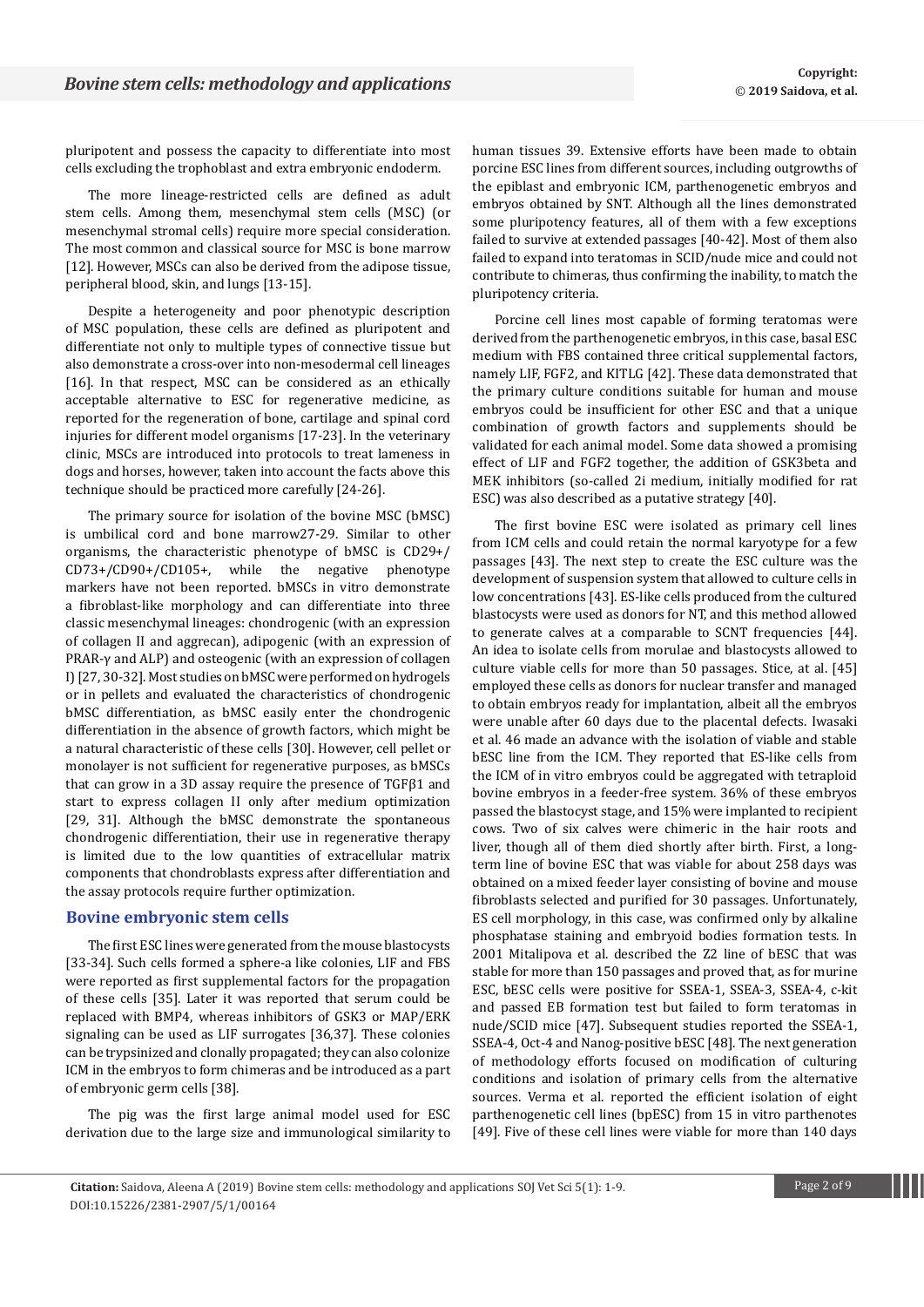and expressed for Oct4, Nanog, SSEA-1, and SSEA-4 (confirmed both on mRNA and protein level), bpESC could form embryoid bodies and differentiated into three germ layers. Epigenetic regulation also turned out to be an important tool in optimizing the bESC colonies derivation. According to the murine assays, epigenetic modification of ES-like cells with decitabine (5'-aza-2'-deoxycytidine) increased the number of ES-like colonies [50]. Using the pressed zona pellucida-free blastocysts and embryonic explants treated with five µM of 5'-azacytidine Lim et al. demonstrated the 18-fold increased efficiency of bESC isolation [51]. Importantly, these bESC-like cells passed all the pluripotency tests including teratoma formation in nude/SCID mice.

The best-suggested combination for the bovine ESC was FGF2, LIF and in FBS-containing medium (20) and 2i medium that had the same effect as for pigs [52]. It has also been stated that supplement of 2i medium to embryos between the morula and blastocyst stages led to the subsequent recovery of all cell lines from the blastocysts, although all of them demonstrated a limited proliferative capacity [53]. Gong et al. successfully applied a protocol of the enzymatic dissociation to maintain the ESC-like morphology during culturing, but these cells were viable for only ten passages [54]. The above summary suggests that well-established and genuinely pluripotent cell; lines do not exist for bovine ESC and that protocols suitable for human and rodents should be revised and expanded. Bogliotti et al. applied a custom TeSR1 base medium (growth factor-free) supplemented with FGF2 and IWR1 (CTFR), for the derivation of bESCs [55]. CTFR culture conditions allowed to obtain pluripotent ESC that could be established by three or four weeks after ICM plating and remained stable for more than 50 passages. These cells demonstrated stable karyotype and expressed the pluripotency markers SOX2 and POU5F1 (OCT4) and passed the teratoma assay test. Moreover, bESCs displayed transcriptional and epigenetic characteristics of primed pluripotency. bESC cultured in CTFR were also good donors for the somatic nuclear transfer that opens good perspectives for the genome editing studies. Another critical consideration for culturing the bESC is regulation of pluripotency-related genes in bovine inner cell mass (ICM) explants. Pant et al. showed that inhibition of the BMP4 pathway with noggin successfully up regulated the expression of Nanog in ICM explants [56]. Thus the evaluation of in vitro conditions to keep cells in an undifferentiated state for long passages should be the next step for bESC maintenance.

#### **Bovine induced pluripotent stem cells**

The IPSC technology in which embryonic or adult somatic cells gain the pluripotency features using gene reprogramming was first introduced for mouse [57]. The IPSC technology has been successfully applied to the full range of domestic animals [58-61].

Several efforts have been made for iPSC generation from cattle and cows. In most cases, transgene delivery methods included retroviral and lentiviral vectors. However, the use of viral transfection imposes the possibility of transgene expression after

the completion of reprogramming and can potentially escalate the possibility of mutation. To avoid the non-desirable effects, different groups applied the non-integrating plasmid vectors and transposons [62-66]. As for ESC, the primary trigger for colony derivation and cell reprogramming was the media composition and the vital supplemental factors. In the presence of LIF on its own or in combination with BMP4 or 2i medium, naïve cell phenotype was obtained [62-64, 67]. Reprogramming of the bovine fibroblasts with transposon delivery of 6 genes in a medium with FGF2 and LIF was also successful. However, the transgenes remained transcriptionally active after the reprogramming [65]. In 2016 Malaver-Ortega et al. showed that LIF alone or in combination with bFGF increased the mRNA expression of Oct4 and REX1 genes, while bFGF alone led to a dramatic decrease in expression of the same genes [68]. The results with GSK3/MEK inhibitors were also promising: 6-bromoindirubin-3-oxime and Sc1 inhibitors alone or in combination with 5-AzaC induced significantly higher levels of expression of endogenous REX1, OCT4, NANOG, and SOX2. Thus, the biPSC gene expression profile is malleable by modification of the cell culture conditions, and the culture conditions determined the differentiation capacities of iPSC. Transfection of biPSC with AID (activation-induced cytidine deaminase) also led to increased levels of OCT-3/4 and NANOG in biPSC due to the enhancement of DNA demethylation69. The novel approach to the derivation of biPSC was single cell cloning of bovine, iPSCs generated by the introduction of piggyBac transposons with cloning the efficiency at 40%; these cells were able to passage not less than 50 passages after the enzymatic dissociation and fit all the iPSC criteria.

The gold standard of IPSC generation method employs the lentiviral or retroviral transduction of the necessary transcription factors into the target cells. However, the new non-integrating techniques that transduce target cells with replication-competent RNAs of the reprogramming factors are widely used and extensively developed [70]. Another novel methodology focuses on optimization of mRNA-based procedures, like the synthesis of self-replicating DNA that eliminates the step of repeated transfections [71]. Furthermore, certain chemical compounds can in some cases substitute the endogenous reprogramming transcription factors, though that expression of OCT4 usually an essential prerequisite [72-73]. Hou et al. were the first who showed a successful reprogramming of mouse somatic cells with a cocktail of seven small molecules and called these cells ciPSC (chemically induced PSC) [74]. Unfortunately, to date, there are no reports for reprogramming biPSC with more high-end methods like non-integrating viral of mRNA based, that is also fair for other farm species.

Moreover, the germline contribution potential was not confirmed for the majority of the biPSCs, so most of the biPSC cells in the studies should be termed as IPSC-like cells. To date, all the extensive efforts failed to obtain the biPSCs that can produce viable and fertile offspring due to the possible presence of exogenous transcription factors [75]. The problem of exogenous expression must be solved for the field to move on, and the possible perspectives are the optimization of culture conditions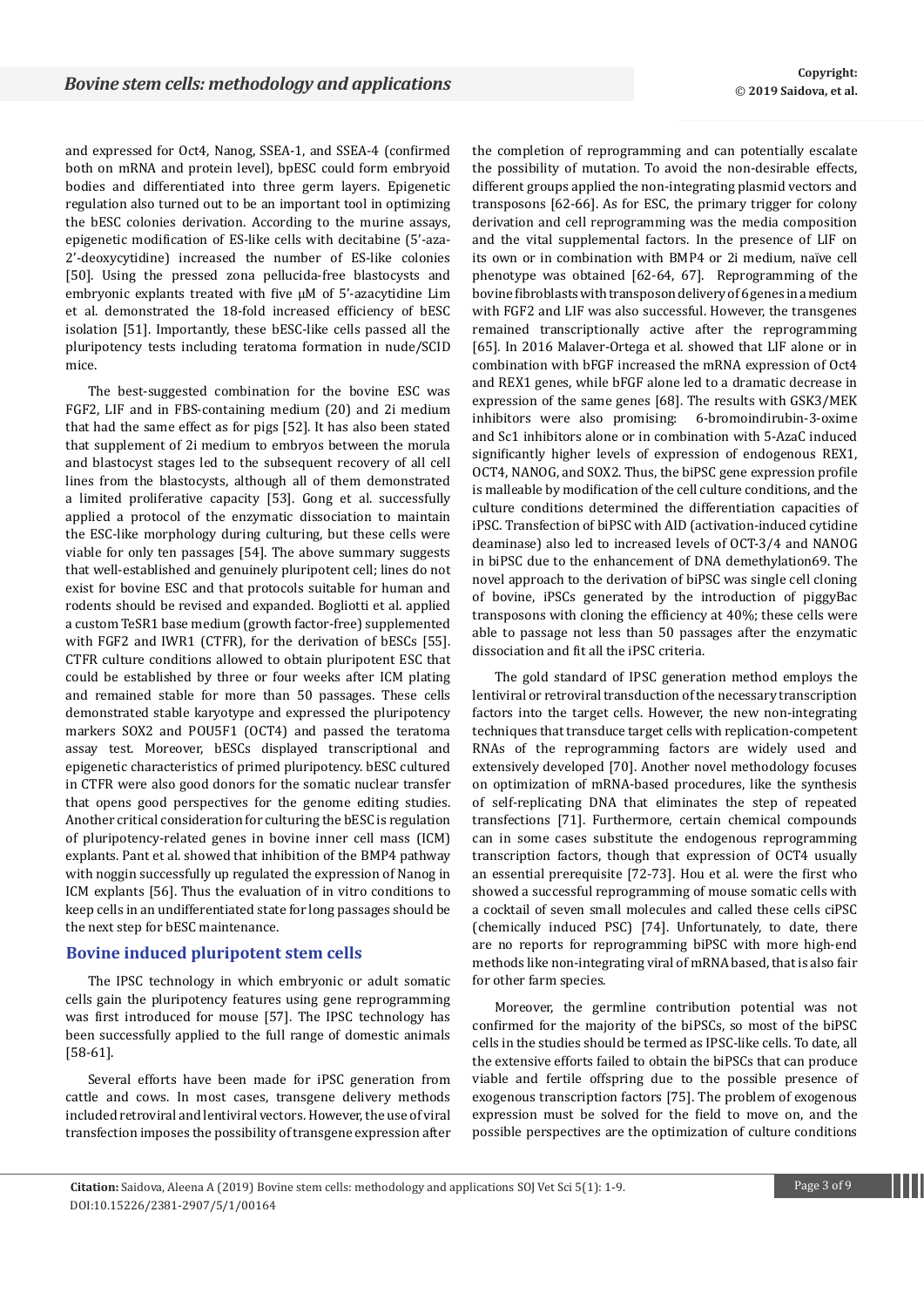that could be favourable for the activation of the endogenous signalling pathways, autologous feeder layers (that in turn raise a point of assay reproducibility) and possible synthesis or derivation of supplemental growth factors that are more specific for the target species (like bovine LIF instead of human or mouse LIF).

## **Translational Medicine and Bovine Stem Cells**

Bovine model is an underestimated model for studying human diseases. Cattle, like all large animal models, can provide significant advantages when establishing the long-therapy approaches, and modeling the disease-specific conditions. The most critical applications of bovine models include cartilage repair, mammary gland regeneration and hereditary genetic diseases of the blood and immune system.

#### **Cartilage**

Because of poor regenerative capacities of the articular cartilage, this tissue is one of the central targets of regenerative therapy. Experimental assays on bovine models addressed the problems of osteoarthritis, cartilage degeneration, induced chondrogenesis, and cartilage aging. The latter has been described on a 3D cell culture of native bovine cartilage chondrocytes from fetal, juvenile and adult animals. In this system, adult chondrocytes demonstrated diminished collagen formation capacities and altered biochemical properties [28]. Likewise, fetal and juvenile MSCs in hydrogels for the same animals had a greater matrix and mechanical properties, confirming that donor age is one of the significant determinants of regenerative capacities both for chondrocytes and MSC. Steinert et al. demonstrated that the differentiation of MSC into chondrocytes could be enhanced by transduction BMP-2, IGF1, and TGFb1 in the adenoviral system [76]. Simultaneous expression of three chondrogenic proteins in MSC resulted in larger cell aggregates and a higher level of cartilage-specific proteoglycans and collagen, indicating that gene-induced chondrogenesis may be a basis for stem –cell-based therapy for cartilage repair. Another approach to cell-based therapy is derivation and cloning of chondroprogenitor from native immature cartilage. Individual cells were isolated from bovine immature metacarpalphalangeal joints by differential adhesion to fibronectin. Cloned colonies of these cells had transcription profile similar to MSC and successfully differentiated into cartilage in 3D pellet cultures, so critical determinants of the progenitor phenotype could be maintained in in vitro system [77]. The next problem of chondrogenesis assays was that MSC constructs for cartilage repair could not achieve the functional properties of the native tissue due to possible absence of additional stimuli. It was natural to assume that mechanical stimulation could be the optimal strategy to overcome the functional limitations of in vitro assays. First studies on human and rabbit MSCs showed that dynamic compression enhanced the expression of collagen II and aggrecan and that presence of TGF-beta influenced this process [78-79]. Huang et al. applied long-term compressive loading to bMSC-seeded scaffolds and evaluated the mechanical properties of the constructs after six weeks [79]. Mechanical loading initiated shortly after induction of chondrogenesis and

matrix aggregation improved the mechanistic properties of differentiated chondrocytes and expression of aggrecan I and collagen type II in the presence of TGF-beta.

One more strategy to enhance the regenerative potential of MSC was to mimic the embryonic processes that occur during the development of healthy cartilage. Allon et al. designed the bilaminar cell pellet consisting of bMSC in a shell of nucleus pulposus cells [80]. In stress or inflammation conditions, this bilaminar cell pellet employed inductive mechanisms from development to trigger differentiation in the absence of growth factors, that seems to be a definite advantage of this model. Another co-culture system of neonatal chondrocytes with adipose-derived stem cells in 3D hydrogels demonstrated the synergy that correlated with the cell density increase and resulted in the formation of large cartilage nodules; this work raised the potential of stem cells to catalyze tissue formation via paracrine signaling81. The next step that pointed towards the clinical translation of cartilage repair on bovine models was to overcome the potential problems with integration of in vitro constructs into in vivo models of cartilage injury. Erickson et al. proposed to use bMSC in encapsulated methacrylated hyaluronic acid hydrogels that were precultured during four weeks before implantation, and, like in case of dynamic loading, showed that initial chondrogenesis before implantation allows avoiding the undesirable effects of environmental stress in vivo [28].

#### **Mammary gland**

A shared hierarchy of human and bovine mammary glands provides evidence of common mechanisms regulating the maintenance and differentiation of mammary stem cells from human and cattle [82]. Martignani et al. reported the in vitro colony formation assay of bovine mammary stem cells that lack aldehyde dehydrogenase activity and resembled the luminal epithelial stem cell through the differentiation [82]. The regenerated structures recapitulated the organization of bovine mammary tissue. Among the complex and heterogenic cell types in the mammary gland, epithelial and myoepithelial progenitors are of particular interest for the regeneration of the vascular network in this tissue.

In this direction, Rauner et al. tried to establish in-vivo expansion of bovine mammary stem cells using a xanthosine administration to induce the proliferation of mammary stem cells [83].

The outputs of this research will have a significant impact on several aspects of mastitis and will improve current treatment regiments, but to date, the experimental assays with iPSC and MSC differentiation in the mammary gland are still at the beginning.

## **Genetic diseases of immune and blood cells**

Several human genetic diseases have counterparts in large animal models. In most cases, bovine models contain the mutation of the same gene or employ the similar pathogenesis, and thus can serve as valuable preclinical models for testing the cell transplantation or gene therapy approaches.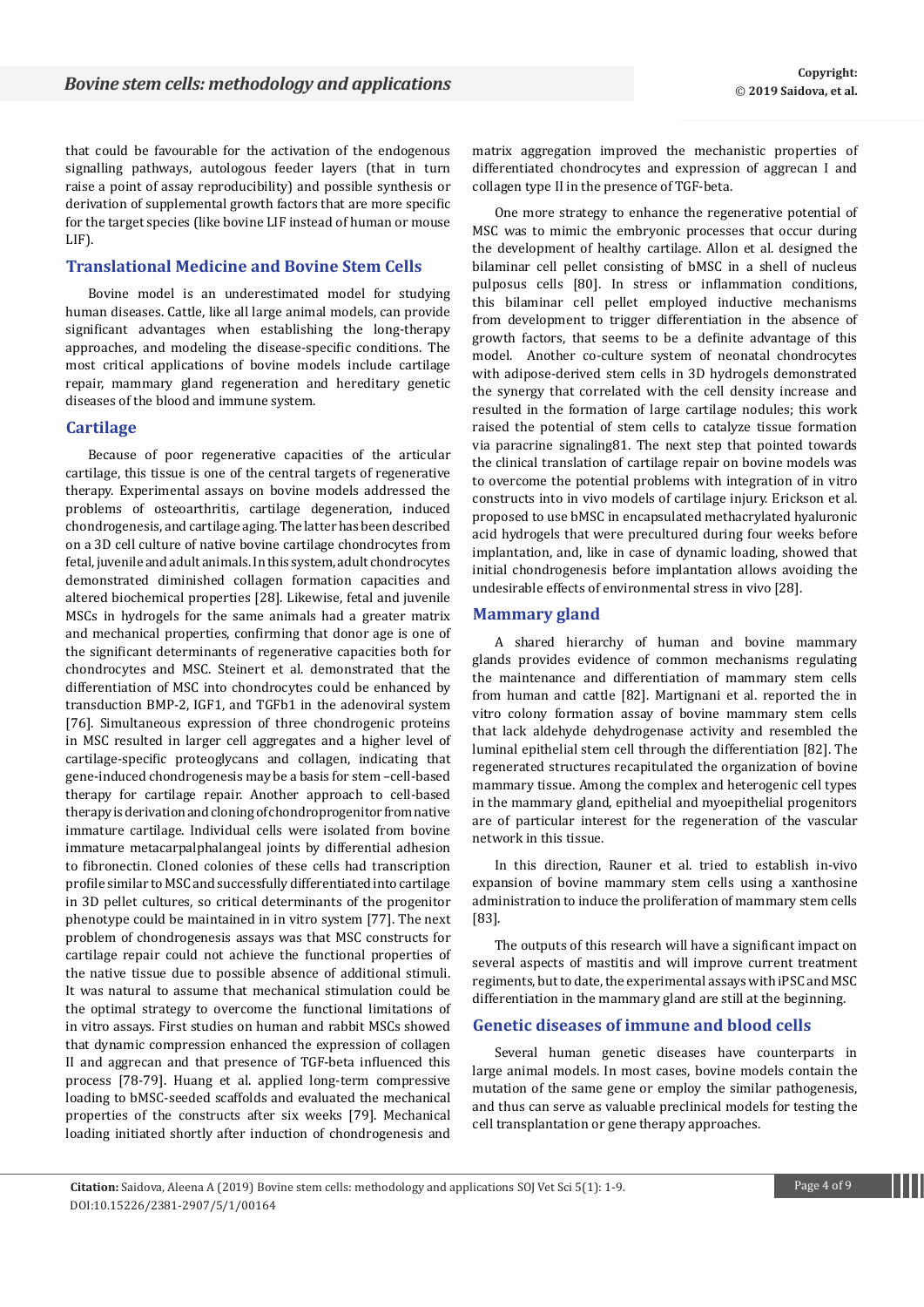Bovine Model of Leukocyte Adhesion Deficiency Type I (BLAD) was first described in a Holstein's calf with marked neutrophilia and impaired neutrophil function. BLAD calves have pneumonia, enteritis, periodontitis, and altered wound healing. The primary defect in BLAD leukocytes, as in human, lies in a deficiency of β2 integrin subunit of CD18 due to the point mutation in a highly conserved region of the CD18 gene [84]. Gene therapy approach using SCNT using bone marrow cells from a healthy cow allowed to obtain 0.3-0.5% of donor neutrophils in the peripheral blood of the calf in a year after therapy [85]. The heifer also demonstrated a sustainable clinical improvement in 28 months with increased levels of CD18 positive donor leukocytes86.

Chediak-Higashi Syndrome (CHS) is an autosomal recessive disorder that affects nervous, and the immune system is considered to be a lysosomal disease [87]. An animal model for CHS include Hereford, and Japanese black cattle Japanese black cattle have abnormal giant granules in leukocytes, decrease the number of granules in platelets and bleeding from minor trauma [88-89]. CHS in Hereford cattle and Brangus cattle with chronic infections, and a marked susceptibility to infection, petechial hemorrhaging, pulmonary abscesses, and pneumonia demonstrated a more severe phenotype compared to Japanese black cattle. CHS in Brangus cattle had a similar phenotype to that of Hereford cattle [90]. The severe CHS phenotype contrasts with the disease in Japanese black cattle, which was moderate and rarely fatal. It is possible that the causative mutation in CHSaffected Brangus and Hereford cattle is different from that in Japanese black cattle. Gene therapy and stem cell-based approach have been not attempted on these models due to the large size of the affected gene, but a novel vector packaging and delivery models may overcome these difficulties.

## **Conclusions and future perspectives**

Though the indisputable importance in agriculture and biotechnology, bovine stem cells and have not received the proper attention as a model for preclinical research. Cattle represent a valuable model for the development of cell-based treatments before introducing them to the clinical practice. In this review, we showed that bovine stem cells from different origins require a unique set of culturing and maintenance conditions and possess a phenotype that does not correlate with human or rodent stem cells. At the same time, applications of bovine stem cells in regenerative therapy, and gene editing therapy can be a useful translational preclinical model. It is necessary to develop the exact phenotype criteria to manipulate bovine stem cells in clinical practice. Bovine stem cell therapy offers new perspectives for exploitation and exploration in livestock industry research.

#### **Acknowledgments**

The author has received no funding for this manuscript.

# **Author contributions**

Aleena A. Saidova designed, drafted and critically revised the manuscript



Figure 1: Bovine stem cells with decreasing potencies are derived from the animals at different developmental stages. The only exception is induced pluripotent stem cells (iPSCs) that are derived from adult animals.

**Citation:** Saidova, Aleena A (2019) Bovine stem cells: methodology and applications SOJ Vet Sci 5(1): 1-9. Page 5 of 9 DOI:10.15226/2381-2907/5/1/00164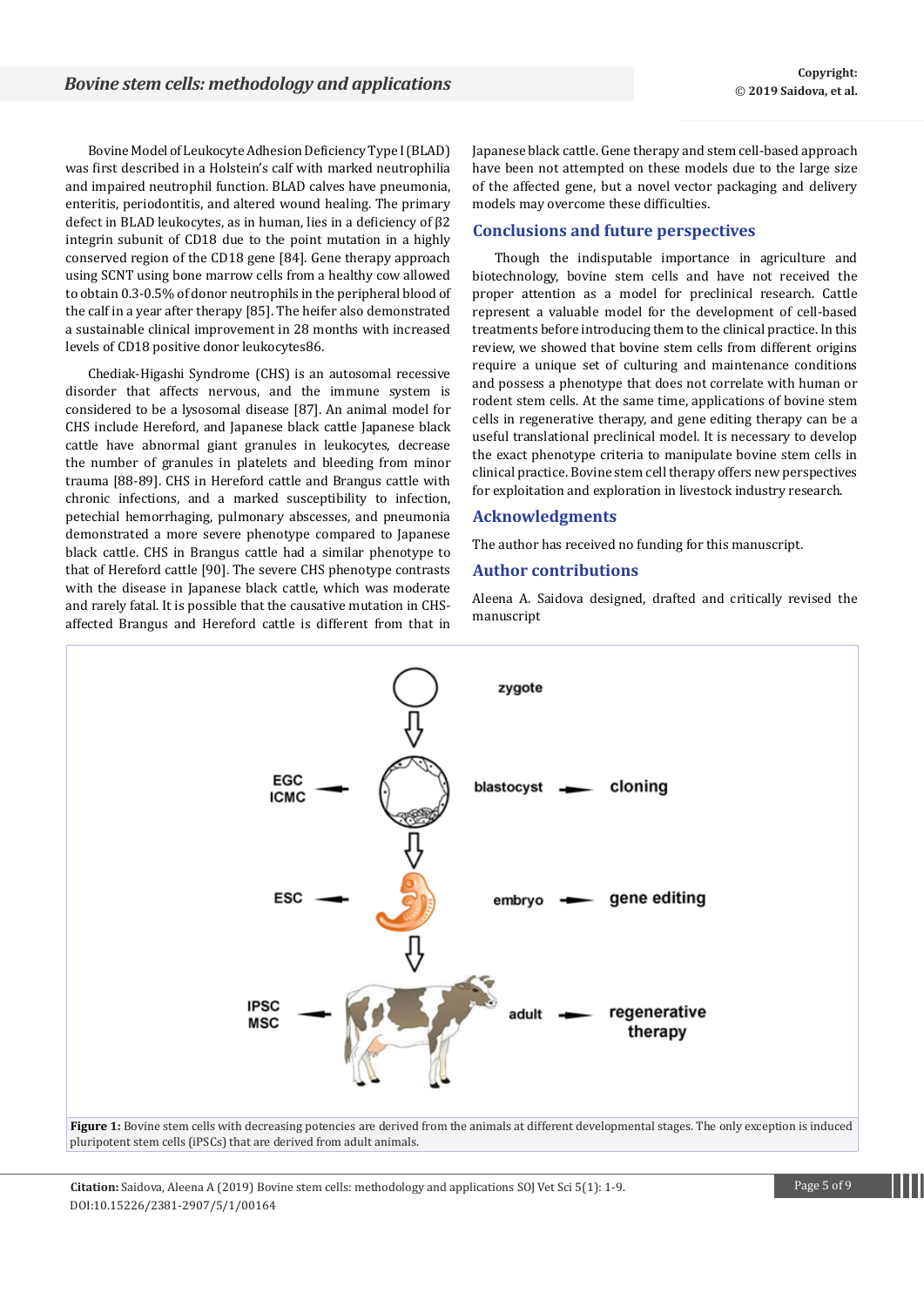# **References**

- 1. [Niemann H, Kuhla B, Flachowsky G. Perspectives for feed-efficient](https://academic.oup.com/jas/article/89/12/4344/4772114)  [animal production. Journal of animal science. 2011; 89 \(12\):4344-63.](https://academic.oup.com/jas/article/89/12/4344/4772114)
- 2. [Elsik CG, Tellam RL, Worley KC, Gibbs R A, Muzny DM, Weinstock GM,](https://www.ncbi.nlm.nih.gov/pmc/articles/PMC2943200/)  [et al. The genome sequence of taurine cattle: a window to ruminant](https://www.ncbi.nlm.nih.gov/pmc/articles/PMC2943200/)  [biology and evolution. Science. 2009;](https://www.ncbi.nlm.nih.gov/pmc/articles/PMC2943200/) 324 (5926):522-528. doi: [10.1126/science.1169588](https://www.ncbi.nlm.nih.gov/pmc/articles/PMC2943200/)
- 3. [Yang B, Wang J, Tang B, Liu Y, Guo C, Yang P, et al. Characterization of](https://www.ncbi.nlm.nih.gov/pubmed/21436886)  [bioactive recombinant human lysozyme expressed in milk of cloned](https://www.ncbi.nlm.nih.gov/pubmed/21436886)  [transgenic cattle. PloS one. 2011;6 \(3\):e17593. doi: 10.1371/journal.](https://www.ncbi.nlm.nih.gov/pubmed/21436886) [pone.0017593](https://www.ncbi.nlm.nih.gov/pubmed/21436886)
- 4. [Wang J, Yang P, Tang B, Sun X, Zhang R, Guo C,et al. Expression and](https://www.ncbi.nlm.nih.gov/pubmed/19038921)  [characterization of bioactive recombinant human alpha-lactalbumin](https://www.ncbi.nlm.nih.gov/pubmed/19038921)  [in the milk of transgenic cloned cows. Journal of dairy science.](https://www.ncbi.nlm.nih.gov/pubmed/19038921)  [2008;91\(12\):4466-4476. doi: 10.3168/jds.2008-1189](https://www.ncbi.nlm.nih.gov/pubmed/19038921)
- 5. [Donovan DM, Kerr DE, Wall RJ. Engineering disease resistant cattle.](https://www.ncbi.nlm.nih.gov/pubmed/16245147)  [Transgenic research. 2005;14 \(5\):563-567. doi: 10.1007/s11248-](https://www.ncbi.nlm.nih.gov/pubmed/16245147) [005-0670-8](https://www.ncbi.nlm.nih.gov/pubmed/16245147)
- 6. [Campbell KH, McWhir J, Ritchie WA, Wilmut I. Sheep cloned by nuclear](https://www.ncbi.nlm.nih.gov/pubmed/8598906)  [transfer from a cultured cell line. Nature. 1996;380 \(6569\):64-66.](https://www.ncbi.nlm.nih.gov/pubmed/8598906)  [DOI: 10.1038/380064a0](https://www.ncbi.nlm.nih.gov/pubmed/8598906)
- 7. [Pera MF, Reubinoff B, Trounson A. Human embryonic stem cells.](http://citeseerx.ist.psu.edu/viewdoc/download?doi=10.1.1.916.5358&rep=rep1&type=pdf)  [Journal of cell science. 2000;113, 5-10.](http://citeseerx.ist.psu.edu/viewdoc/download?doi=10.1.1.916.5358&rep=rep1&type=pdf)
- 8. [Xie D, Chen CC, Ptaszek LM, Xiao S, Cao X, Fang F,et al. Rewirable gene](https://www.ncbi.nlm.nih.gov/pubmed/20219939)  [regulatory networks in the preimplantation embryonic development](https://www.ncbi.nlm.nih.gov/pubmed/20219939)  [of three mammalian species. Genome research. 2010](https://www.ncbi.nlm.nih.gov/pubmed/20219939)**;**20 (6):804-815. [doi: 10.1101/gr.100594.109](https://www.ncbi.nlm.nih.gov/pubmed/20219939)
- 9. [Trusler O, Huang Z, Goodwin J, Laslett AL. Cell surface markers for the](https://www.ncbi.nlm.nih.gov/pubmed/29227830)  [identification and study of human naive pluripotent stem cells. Stem](https://www.ncbi.nlm.nih.gov/pubmed/29227830)  cell research. 2018**;**[26:36-43. doi: 10.1016/j.scr.2017.11.017](https://www.ncbi.nlm.nih.gov/pubmed/29227830)
- 10.[Isobe K, Cheng Z, Ito S, Nishio N. Aging in the mouse and perspectives](https://link.springer.com/chapter/10.1007/978-3-642-30406-4_21)  [of rejuvenation through induced pluripotent stem cells \(iPSCs\).](https://link.springer.com/chapter/10.1007/978-3-642-30406-4_21)  [Results and problems in cell differentiation. 2012;55:413-427.](https://link.springer.com/chapter/10.1007/978-3-642-30406-4_21)
- 11.[Mitalipov S, Wolf D. Totipotency, pluripotency and nuclear](https://www.ncbi.nlm.nih.gov/pubmed/19343304)  [reprogramming. Advances in biochemicaengineering/biotechnology.](https://www.ncbi.nlm.nih.gov/pubmed/19343304)  [2009;114:185-99. doi: 10.1007/10\\_2008\\_45](https://www.ncbi.nlm.nih.gov/pubmed/19343304)
- 12.[Dominici M, Le Blanc K, Mueller I, Slaper-Cortenbach I, Marini](https://www.ncbi.nlm.nih.gov/pubmed/16923606)  [F, Krause D, et al. Minimal criteria for defining multipotent](https://www.ncbi.nlm.nih.gov/pubmed/16923606)  [mesenchymal stromal cells. The International Society for Cellular](https://www.ncbi.nlm.nih.gov/pubmed/16923606)  [Therapy position statement. Cytotherapy. 2006; 8 \(4\):315-317. DOI:](https://www.ncbi.nlm.nih.gov/pubmed/16923606)  [10.1080/14653240600855905](https://www.ncbi.nlm.nih.gov/pubmed/16923606)
- 13.[Pierantozzi E, Gava B, Manini I, Roviello F, Marotta G, Chiavarelli M,](https://www.ncbi.nlm.nih.gov/pubmed/20879854)  [et al. Pluripotency regulators in human mesenchymal stem cells:](https://www.ncbi.nlm.nih.gov/pubmed/20879854)  [expression of NANOG but not of OCT-4 and SOX-2. Stem cells and](https://www.ncbi.nlm.nih.gov/pubmed/20879854)  [development. 2011;20 \(5\):915-23. doi: 10.1089/scd.2010.0353](https://www.ncbi.nlm.nih.gov/pubmed/20879854)
- 14.[Riekstina U, Cakstina I,Parfejevs V, Hoogduijn M, Jankovskis G,](https://www.ncbi.nlm.nih.gov/pubmed/20058201)  [Muiznieks I, et al. Embryonic stem cell marker expression pattern in](https://www.ncbi.nlm.nih.gov/pubmed/20058201)  [human mesenchymal stem cells derived from bone marrow, adipose](https://www.ncbi.nlm.nih.gov/pubmed/20058201)  [tissue, heart and dermis. Stem cell reviews. 2009;5 \(4\):378-86. doi:](https://www.ncbi.nlm.nih.gov/pubmed/20058201)  [10.1007/s12015-009-9094-9](https://www.ncbi.nlm.nih.gov/pubmed/20058201)
- 15.[Zvaifler NJ, Marinova-Mutafchieva L, Adams G, Edwards CJ, Moss J,](https://www.ncbi.nlm.nih.gov/pubmed/11056678)  [Burger J, et al. Mesenchymal precursor cells in the blood of normal](https://www.ncbi.nlm.nih.gov/pubmed/11056678)  [individuals. Arthritis research. 2000; 2 \(6\):477-88. doi: 10.1186/](https://www.ncbi.nlm.nih.gov/pubmed/11056678) [ar130](https://www.ncbi.nlm.nih.gov/pubmed/11056678)
- 16.[Uccelli A, Moretta L, Pistoia V. Mesenchymal stem cells in health](https://www.ncbi.nlm.nih.gov/pubmed/19172693)  [and disease. Nature reviews Immunology. 2008;8 \(9\):726-736. doi:](https://www.ncbi.nlm.nih.gov/pubmed/19172693)  [10.1038/nri2395](https://www.ncbi.nlm.nih.gov/pubmed/19172693)
- 17.[Porada CD, Zanjani ED, Almeida-Porad G. Adult mesenchymal stem](https://www.ncbi.nlm.nih.gov/pubmed/18220880)  [cells: a pluripotent population with multiple applications. Current](https://www.ncbi.nlm.nih.gov/pubmed/18220880)  [stem cell research & therapy. 2006;1\(3\):365-369.](https://www.ncbi.nlm.nih.gov/pubmed/18220880)
- 18.[Pittenger MF, Martin BJ. Mesenchymal stem cells and their potential](https://www.ncbi.nlm.nih.gov/pubmed/15242981)  [as cardiac therapeutics. Circulation research. 2004;95\(1\):9-20. doi:](https://www.ncbi.nlm.nih.gov/pubmed/15242981)  [10.1161/01.RES.0000135902.99383.6f](https://www.ncbi.nlm.nih.gov/pubmed/15242981)
- 19.[Jiang Y, Jahagirdar BN, Reinhardt RL, Schwartz RE, Keene CD,Ortiz-](https://www.ncbi.nlm.nih.gov/pubmed/12077603)[Gonzalez XR, et al. Pluripotency of mesenchymal stem cells derived](https://www.ncbi.nlm.nih.gov/pubmed/12077603)  [from adult marrow. Nature. 2002;418\(6893\):41-49.doi:10.1038/](https://www.ncbi.nlm.nih.gov/pubmed/12077603) [nature00870](https://www.ncbi.nlm.nih.gov/pubmed/12077603)
- 20.[Dai KR, Xu XL, Tang TT, Zhu ZA, Yu CF, Lou JR, et al. Repairing of goat](https://www.ncbi.nlm.nih.gov/pubmed/16007479)  [tibial bone defects with BMP-2 gene-modified tissue-engineered](https://www.ncbi.nlm.nih.gov/pubmed/16007479)  [bone. Calcified tissue international. 2005;77 \(1\):55-61. doi: 10.1007/](https://www.ncbi.nlm.nih.gov/pubmed/16007479) [s00223-004-0095-z](https://www.ncbi.nlm.nih.gov/pubmed/16007479)
- 21.[Jang BJ, Byeon YE, Lim JH, Ryu HH, Kim WH, Koyama Y, et al. Implantation](https://www.ncbi.nlm.nih.gov/pubmed/19043314)  [of canine umbilical cord blood-derived mesenchymal stem cells mixed](https://www.ncbi.nlm.nih.gov/pubmed/19043314)  [with beta-tricalcium phosphate enhances osteogenesis in bone defect](https://www.ncbi.nlm.nih.gov/pubmed/19043314)  [model dogs. Journal of veterinary science. 2008;9 \(4\):387-93.](https://www.ncbi.nlm.nih.gov/pubmed/19043314)
- 22.[Lee KB, Hui JH, Song IC, Ardany L, Lee EH. Injectable mesenchymal](https://www.ncbi.nlm.nih.gov/pubmed/17656639)  [stem cell therapy for large cartilage defects: a porcine model. Stem](https://www.ncbi.nlm.nih.gov/pubmed/17656639)  [cells. 2007;25 \(11\):2964-71. doi: 10.1634/stemcells. 2006-0311](https://www.ncbi.nlm.nih.gov/pubmed/17656639)
- 23.[Lim JH, Byeon YE, Ryu HH, Jeong YH, Lee YW, Kim WH,et al.](https://www.ncbi.nlm.nih.gov/pubmed/17679775)  [Transplantation of canine umbilical cord blood-derived mesenchymal](https://www.ncbi.nlm.nih.gov/pubmed/17679775)  [stem cells in experimentally induced spinal cord injured dogs. Journal](https://www.ncbi.nlm.nih.gov/pubmed/17679775)  [of veterinary science. 2007;8 \(3\):275-282.](https://www.ncbi.nlm.nih.gov/pubmed/17679775)
- 24.[Black LL, Gaynor J, Adams C, Dhupa S, Sams AE, Taylor R, et al. Effect of](https://www.ncbi.nlm.nih.gov/pubmed/19003780)  [intraarticular injection of autologous adipose-derived mesenchymal](https://www.ncbi.nlm.nih.gov/pubmed/19003780)  [stem and regenerative cells on clinical signs of chronic osteoarthritis](https://www.ncbi.nlm.nih.gov/pubmed/19003780)  [of the elbow joint in dogs. Veterinary therapeutics : research in applied](https://www.ncbi.nlm.nih.gov/pubmed/19003780)  [veterinary medicine. 2008;9 \(3\):192-200.](https://www.ncbi.nlm.nih.gov/pubmed/19003780)
- 25.[Pacini S, Spinabella S, Trombi L, Fazzi R, Galimberti S, Dini F, et al.](https://www.ncbi.nlm.nih.gov/pubmed/17919069)  [Suspension of bone marrow-derived undifferentiated mesenchymal](https://www.ncbi.nlm.nih.gov/pubmed/17919069)  [stromal cells for repair of superficial digital flexor tendon in race](https://www.ncbi.nlm.nih.gov/pubmed/17919069)  [horses. Tissue engineering. 2007;13 \(12\):2949-55. doi: 10.1089/](https://www.ncbi.nlm.nih.gov/pubmed/17919069) [ten.2007.0108](https://www.ncbi.nlm.nih.gov/pubmed/17919069)
- 26.[Vilar JM, Batista M, Morales M, Santana A, Cuervo B, Rubio M, et al.](https://www.ncbi.nlm.nih.gov/pmc/articles/PMC4085658/)  [Assessment of the effect of intraarticular injection of autologous](https://www.ncbi.nlm.nih.gov/pmc/articles/PMC4085658/)  [adipose-derived mesenchymal stem cells in osteoarthritic dogs using](https://www.ncbi.nlm.nih.gov/pmc/articles/PMC4085658/)  [a double blinded force platform analysis. BMC veterinary research.](https://www.ncbi.nlm.nih.gov/pmc/articles/PMC4085658/)  [2014; 10:143. doi: 10.1186/1746-6148-10-143](https://www.ncbi.nlm.nih.gov/pmc/articles/PMC4085658/)
- 27.[Raoufi MF, Tajik P, Dehghan MM, Eini F, Barin A. Isolation and](https://www.ncbi.nlm.nih.gov/pubmed/20345587)  [differentiation of mesenchymal stem cells from bovine umbilical cord](https://www.ncbi.nlm.nih.gov/pubmed/20345587)  [blood. Reproduction in domestic animals Zuchthygiene. 2011;46](https://www.ncbi.nlm.nih.gov/pubmed/20345587)  [\(1\):95-99. doi: 10.1111/j.1439-0531.2010.01594.x](https://www.ncbi.nlm.nih.gov/pubmed/20345587)

**Citation:** Saidova, Aleena A (2019) Bovine stem cells: methodology and applications SOJ Vet Sci 5(1): 1-9. Page 6 of 9 DOI:10.15226/2381-2907/5/1/00164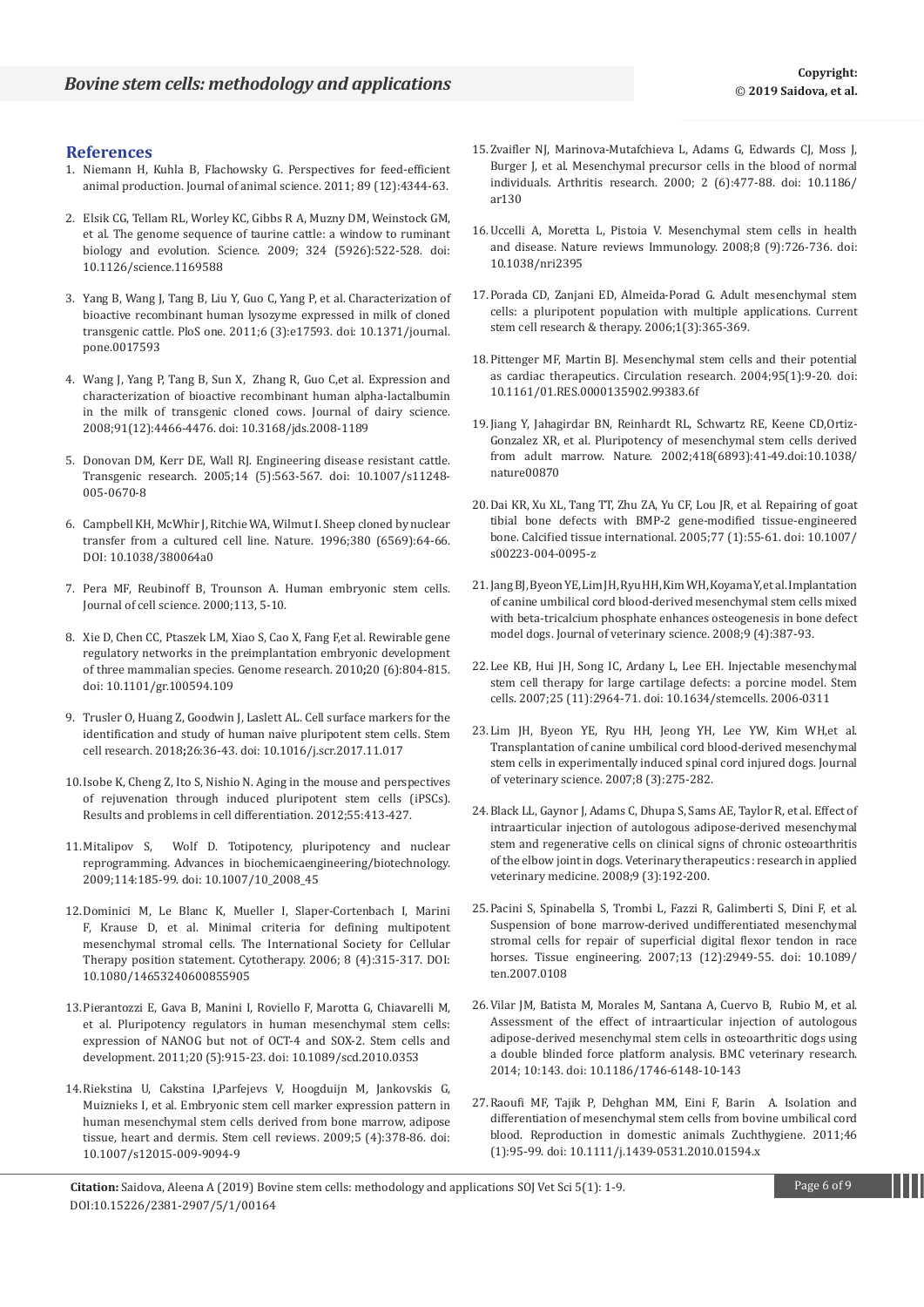- 28.[Erickson IE, van Veen SC, Sengupta S, Kestle SR, Mauck RL. Cartilage](https://www.ncbi.nlm.nih.gov/pubmed/21424832)  [matrix formation by bovine mesenchymal stem cells in three](https://www.ncbi.nlm.nih.gov/pubmed/21424832)[dimensional culture is age-dependent. Clinical orthopaedics and](https://www.ncbi.nlm.nih.gov/pubmed/21424832)  [related research. 2011;469 \(10\):2744-2753. doi: 10.1007/s11999-](https://www.ncbi.nlm.nih.gov/pubmed/21424832) [011-1869-z](https://www.ncbi.nlm.nih.gov/pubmed/21424832)
- 29.[Bosnakovski D, Mizuno M, Kim G, Takagi S, Okumura M, Fujinaga T.](https://www.ncbi.nlm.nih.gov/pubmed/16470881)  [Chondrogenic differentiation of bovine bone marrow mesenchymal](https://www.ncbi.nlm.nih.gov/pubmed/16470881)  [stem cells \(MSCs\) in different hydrogels: influence of collagen type](https://www.ncbi.nlm.nih.gov/pubmed/16470881)  [II extracellular matrix on MSC chondrogenesis. Biotechnology and](https://www.ncbi.nlm.nih.gov/pubmed/16470881)  [bioengineering. 2006;93\(6\):1152-1163.](https://www.ncbi.nlm.nih.gov/pubmed/16470881) doi: 10.1002/bit.20828
- 30.[Bosnakovski D, Mizuno M, Kim G, Ishiguro T, Okumura M, Iwanaga T, et](https://www.ncbi.nlm.nih.gov/pubmed/15145219)  [al. Chondrogenic differentiation of bovine bone marrow mesenchymal](https://www.ncbi.nlm.nih.gov/pubmed/15145219)  [stem cells in pellet cultural system. Experimental hematology. 2004;32](https://www.ncbi.nlm.nih.gov/pubmed/15145219)  [\(5\):502-509. doi: 10.1016/j.exphem.2004.02.009](https://www.ncbi.nlm.nih.gov/pubmed/15145219)
- 31.[Bosnakovski D, Mizuno M, Kim G, Takagi S, Okumura M, Fujinaga T.](https://www.ncbi.nlm.nih.gov/pubmed/15654654)  [Isolation and multilineage differentiation of bovine bone marrow](https://www.ncbi.nlm.nih.gov/pubmed/15654654)  [mesenchymal stem cells. Cell and tissue research. 2005](https://www.ncbi.nlm.nih.gov/pubmed/15654654)**;**319(2):243- [253. DOI: 10.1007/s00441-004-1012-5](https://www.ncbi.nlm.nih.gov/pubmed/15654654)
- 32.[Cardoso TC, Ferrari HF, Garcia AF, Novais JB, Silva-Frade C, Ferrarezi](https://bmcbiotechnol.biomedcentral.com/articles/10.1186/1472-6750-12-18)  [MC, et al. Isolation and characterization of Wharton's jelly-derived](https://bmcbiotechnol.biomedcentral.com/articles/10.1186/1472-6750-12-18)  [multipotent mesenchymal stromal cells obtained from bovine](https://bmcbiotechnol.biomedcentral.com/articles/10.1186/1472-6750-12-18)  [umbilical cord and maintained in a defined serum-free three](https://bmcbiotechnol.biomedcentral.com/articles/10.1186/1472-6750-12-18)[dimensional system. BMC biotechnology. 2012;12:18.](https://bmcbiotechnol.biomedcentral.com/articles/10.1186/1472-6750-12-18)
- 33.[Evans MJ, Kaufman MH. Establishment in culture of pluripotential](https://www.ncbi.nlm.nih.gov/pubmed/7242681)  [cells from mouse embryos. Nature. 1981;292 \(5819\):154-156.](https://www.ncbi.nlm.nih.gov/pubmed/7242681)
- 34.[Martin GR. Isolation of a pluripotent cell line from early mouse](https://www.ncbi.nlm.nih.gov/pubmed/6950406)  [embryos cultured in medium conditioned by teratocarcinoma stem](https://www.ncbi.nlm.nih.gov/pubmed/6950406)  [cells. Proceedings of the National Academy of Sciences of the United](https://www.ncbi.nlm.nih.gov/pubmed/6950406)  [States of America. 1981;78 \(12\):7634-8.](https://www.ncbi.nlm.nih.gov/pubmed/6950406)
- 35.[Williams RL, Hilton DJ, Pease S, Willson TA, Stewart CL, Gearing Dp, et](https://www.ncbi.nlm.nih.gov/pubmed/3143916)  [al. Myeloid leukaemia inhibitory factor maintains the developmental](https://www.ncbi.nlm.nih.gov/pubmed/3143916)  [potential of embryonic stem cells. Nature. 1988: 336 \(6200\):684-687.](https://www.ncbi.nlm.nih.gov/pubmed/3143916)  [doi: 10.1038/336684a0](https://www.ncbi.nlm.nih.gov/pubmed/3143916)
- 36.[Ying QL, Nichols J, Chambers I, Smith A. BMP induction of Id proteins](https://www.ncbi.nlm.nih.gov/pubmed/14636556)  [suppresses differentiation and sustains embryonic stem cell self](https://www.ncbi.nlm.nih.gov/pubmed/14636556)[renewal in collaboration with STAT3. Cell. 2003;115 \(3\):281-292.](https://www.ncbi.nlm.nih.gov/pubmed/14636556)
- 37.[Ying QL, Wray J, Nichols J, Batlle-Morera L, Doble B, Woodgett J,et](https://www.ncbi.nlm.nih.gov/pubmed/18497825)  [al. The ground state of embryonic stem cell self-renewal. Nature.](https://www.ncbi.nlm.nih.gov/pubmed/18497825)  [2008;453 \(7194\):519-523. doi: 10.1038/nature06968](https://www.ncbi.nlm.nih.gov/pubmed/18497825)
- 38.[Austin CP, Battey JF, Bradley A, Bucan M, Capecchi M, Collins FS, et al.](https://www.ncbi.nlm.nih.gov/pubmed/18497825)  [The knockout mouse project. Nature genetics. 2004](https://www.ncbi.nlm.nih.gov/pubmed/18497825)**;** 36 (9):921-924. [doi: 10.1038/nature06968](https://www.ncbi.nlm.nih.gov/pubmed/18497825)
- 39.[Brevini TA, Antonini S, Cillo F, Crestan M, Gandolfi F. Porcine](https://www.ncbi.nlm.nih.gov/pubmed/17582486)  [embryonic stem cells: Facts, challenges and hopes. Theriogenology](https://www.ncbi.nlm.nih.gov/pubmed/17582486)  [2007;1;68:206-13. doi: 10.1016/j.theriogenology.2007.05.043](https://www.ncbi.nlm.nih.gov/pubmed/17582486)
- 40.[Haraguchi S, Kikuchi K, Nakai M, Tokunaga T. Establishment of self](https://www.ncbi.nlm.nih.gov/pubmed/22972236)[renewing porcine embryonic stem cell-like cells by signal inhibition.](https://www.ncbi.nlm.nih.gov/pubmed/22972236)  [The Journal of reproduction and development. 2012;58\(6\):707-716.](https://www.ncbi.nlm.nih.gov/pubmed/22972236)
- 41.[Kim S, Kim JH, Lee E, Jeong YW, Hossein MS, Park SM, et al.](https://www.cambridge.org/core/journals/zygote/article/establishment-and-characterization-of-embryonic-stemlike-cells-from-porcine-somatic-cell-nuclear-transfer-blastocysts/AE37AA3E23ADE4C6ABCD5641EE10EB82)  [Establishment and characterization of embryonic stem-like cells from](https://www.cambridge.org/core/journals/zygote/article/establishment-and-characterization-of-embryonic-stemlike-cells-from-porcine-somatic-cell-nuclear-transfer-blastocysts/AE37AA3E23ADE4C6ABCD5641EE10EB82)  [porcine somatic cell nuclear transfer blastocysts. Zygote \(Cambridge,](https://www.cambridge.org/core/journals/zygote/article/establishment-and-characterization-of-embryonic-stemlike-cells-from-porcine-somatic-cell-nuclear-transfer-blastocysts/AE37AA3E23ADE4C6ABCD5641EE10EB82)  [England\). 2010;18\(2\):93-101.](https://www.cambridge.org/core/journals/zygote/article/establishment-and-characterization-of-embryonic-stemlike-cells-from-porcine-somatic-cell-nuclear-transfer-blastocysts/AE37AA3E23ADE4C6ABCD5641EE10EB82)
- 42.[Brevini TA, Pennarossa G, Attanasio L, Vanelli A, Gasparrini B,](https://link.springer.com/article/10.1007/s12015-010-9153-2)  [Gandolfi F. Culture conditions and signalling networks promoting the](https://link.springer.com/article/10.1007/s12015-010-9153-2)  [establishment of cell lines from parthenogenetic and biparental pig](https://link.springer.com/article/10.1007/s12015-010-9153-2)  [embryos. Stem cell reviews. 2010;6\(3\):484-495.](https://link.springer.com/article/10.1007/s12015-010-9153-2)
- 43.[Gjorret JO, Maddox-Hyttel P. Attempts towards derivation and](http://www.publish.csiro.au/RD/RD04117)  [establishment of bovine embryonic stem cell-like cultures.](http://www.publish.csiro.au/RD/RD04117)  [Reproduction, fertility, and development. 2005;17\(1-2\):113-124.](http://www.publish.csiro.au/RD/RD04117)
- 44.[Sims M, First NL. Production of calves by transfer of nuclei from](https://www.pnas.org/content/91/13/6143.short)  [cultured inner cell mass cells. Proceedings of the National Academy](https://www.pnas.org/content/91/13/6143.short)  [of Sciences of the United States of America. 1994;91\(13\):6143-6147.](https://www.pnas.org/content/91/13/6143.short)
- 45.[Stice SL, Strelchenko NS, Keefer CL, Matthews L. Pluripotent bovine](https://academic.oup.com/biolreprod/article/54/1/100/2761827)  [embryonic cell lines direct embryonic development following nuclear](https://academic.oup.com/biolreprod/article/54/1/100/2761827)  [transfer. Biology of reproduction. 1996;54\(1\):100-110.](https://academic.oup.com/biolreprod/article/54/1/100/2761827)
- 46.[Iwasaki S, Campbell KH, Galli C, Akiyama K. Production of live calves](https://academic.oup.com/biolreprod/article/62/2/470/2734785)  [derived from embryonic stem-like cells aggregated with tetraploid](https://academic.oup.com/biolreprod/article/62/2/470/2734785)  [embryos. Biology of reproduction. 2000;62\(2\):470-475.](https://academic.oup.com/biolreprod/article/62/2/470/2734785)
- 47.[Mitalipova M, Beyhan Z, First NL. Pluripotency of bovine embryonic](https://www.liebertpub.com/doi/abs/10.1089/15204550152475563)  [cell line derived from precompacting embryos. Cloning. 2001;3\(2\):59-](https://www.liebertpub.com/doi/abs/10.1089/15204550152475563) [67.](https://www.liebertpub.com/doi/abs/10.1089/15204550152475563)
- 48.[Cao S, Wang F, Chen Z, Liu Z, Mei C, Wu H,et al. Isolation and culture](https://onlinelibrary.wiley.com/doi/abs/10.1002/jez.535)  [of primary bovine embryonic stem cell colonies by a novel method.](https://onlinelibrary.wiley.com/doi/abs/10.1002/jez.535)  [Journal of experimental zoology. Part A, Ecological genetics and](https://onlinelibrary.wiley.com/doi/abs/10.1002/jez.535)  [physiology. 2009;311A\(5\):368-376.](https://onlinelibrary.wiley.com/doi/abs/10.1002/jez.535)
- 49.[Pashaiasl M, Khodadadi K, Holland MK, Verma PJ. The efficient](https://www.liebertpub.com/doi/abs/10.1089/cell.2009.0118)  [generation of cell lines from bovine parthenotes. Cellular](https://www.liebertpub.com/doi/abs/10.1089/cell.2009.0118)  [reprogramming. 2010;12\(5\):571-579.](https://www.liebertpub.com/doi/abs/10.1089/cell.2009.0118)
- 50.[Kim C, Amano T, Park J, Carter MG, Tian X, Yang X. Improvement of](https://www.liebertpub.com/doi/abs/10.1089/clo.2008.0053)  [embryonic stem cell line derivation efficiency with novel medium,](https://www.liebertpub.com/doi/abs/10.1089/clo.2008.0053)  [glucose concentration, and epigenetic modifications. Cloning and stem](https://www.liebertpub.com/doi/abs/10.1089/clo.2008.0053)  [cells. 2009;11\(1\):89-100.](https://www.liebertpub.com/doi/abs/10.1089/clo.2008.0053)
- 51.[Lim ML, Vassiliev I, Richings NM, Firsova AB, Zhang C, et al. A novel,](https://www.sciencedirect.com/science/article/pii/S0093691X11000641)  [efficient method to derive bovine and mouse embryonic stem cells](https://www.sciencedirect.com/science/article/pii/S0093691X11000641)  [with in vivo differentiation potential by treatment with 5-azacytidine.](https://www.sciencedirect.com/science/article/pii/S0093691X11000641)  [Theriogenology. 2011;76\(1\):133-142.](https://www.sciencedirect.com/science/article/pii/S0093691X11000641)
- 52.[Verma V, Huang B, Kallingappa PK, Oback B. Dual kinase inhibition](https://www.liebertpub.com/doi/abs/10.1089/scd.2012.0481)  [promotes pluripotency in finite bovine embryonic cell lines. Stem cells](https://www.liebertpub.com/doi/abs/10.1089/scd.2012.0481)  [and development. 2013;22\(11\):1728-1742.](https://www.liebertpub.com/doi/abs/10.1089/scd.2012.0481)
- 53.[Ozawa M, Sakatani M, Hankowski KE, Terada N, Dobbs KB, Hansen](https://www.sciencedirect.com/science/article/pii/S0093691X1200310X)  [PJ. Importance of culture conditions during the morula-to-blastocyst](https://www.sciencedirect.com/science/article/pii/S0093691X1200310X)  [period on capacity of inner cell-mass cells of bovine blastocysts for](https://www.sciencedirect.com/science/article/pii/S0093691X1200310X)  [establishment of self-renewing pluripotent cells. Theriogenology.](https://www.sciencedirect.com/science/article/pii/S0093691X1200310X)  [2012;78\(6\):1243-1251.e1-2.](https://www.sciencedirect.com/science/article/pii/S0093691X1200310X)
- 54.[Gong G, Roach ML, Jiang L, Yang X, Tian XC. Culture conditions and](https://www.liebertpub.com/doi/abs/10.1089/cell.2009.0049)  [enzymatic passaging of bovine ESC-like cells. Cellular reprogramming.](https://www.liebertpub.com/doi/abs/10.1089/cell.2009.0049)  [2010;12\(2\):151-160.](https://www.liebertpub.com/doi/abs/10.1089/cell.2009.0049)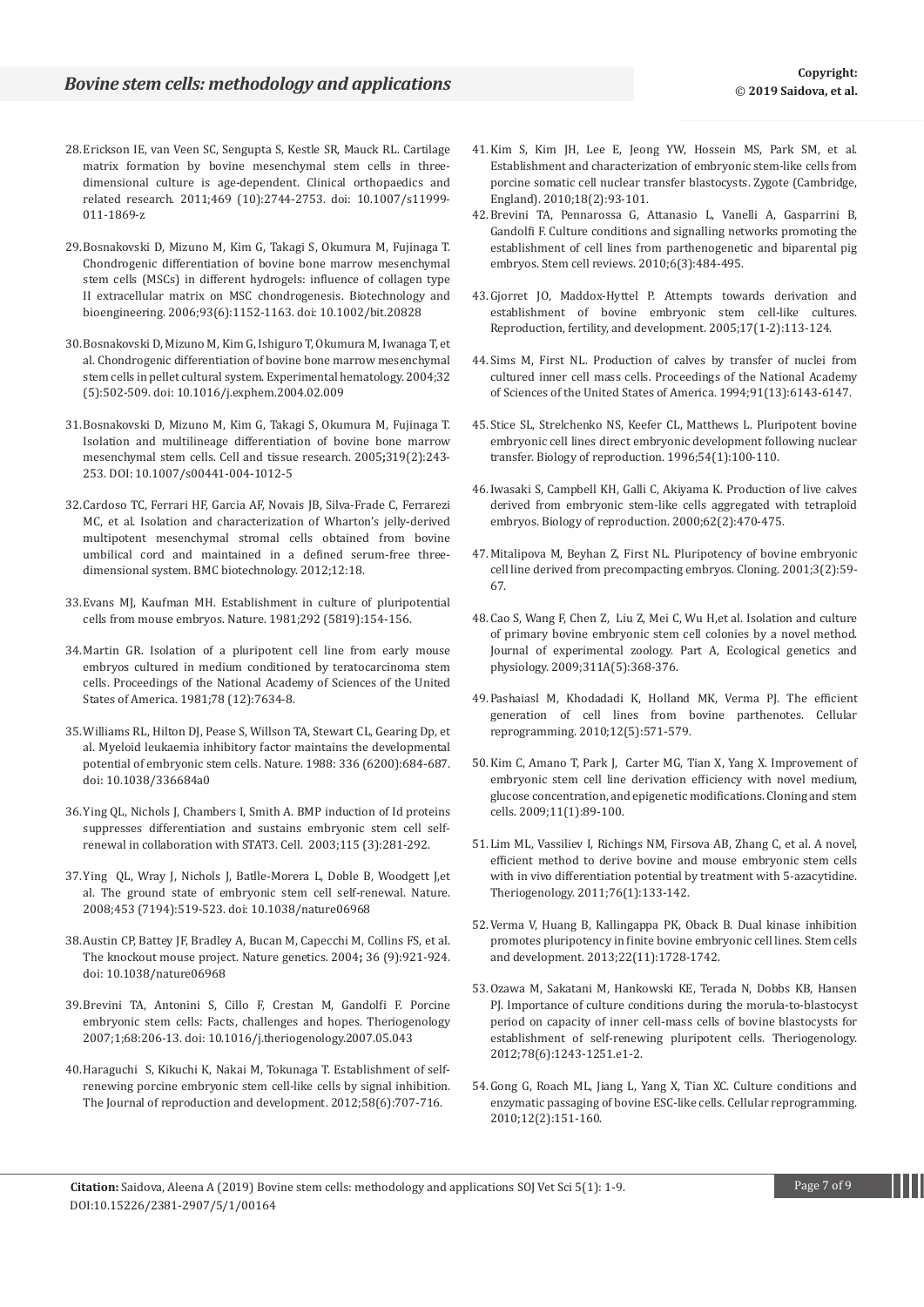- 55.[Bogliotti YS, Wu J, Vilarino M, Okamura D, Soto DA, Zhong C, et al.](https://www.pnas.org/content/115/9/2090.short)  [Efficient derivation of stable primed pluripotent embryonic stem](https://www.pnas.org/content/115/9/2090.short)  [cells from bovine blastocysts. Proceedings of the National Academy](https://www.pnas.org/content/115/9/2090.short)  [of Sciences of the United States of America. 2018;115 \(9\):2090-2095.](https://www.pnas.org/content/115/9/2090.short)
- 56.[Pant D, Keefer CL. Expression of pluripotency-related genes during](https://www.liebertpub.com/doi/abs/10.1089/clo.2008.0078)  [bovine inner cell mass explant culture. Cloning and stem cells.](https://www.liebertpub.com/doi/abs/10.1089/clo.2008.0078)  [2009;11\(3\):355-365.](https://www.liebertpub.com/doi/abs/10.1089/clo.2008.0078)
- 57.[Takahashi K, Yamanaka S. Induction of pluripotent stem cells from](https://www.sciencedirect.com/science/article/pii/S0092867406009767)  [mouse embryonic and adult fibroblast cultures by defined factors.](https://www.sciencedirect.com/science/article/pii/S0092867406009767)  [Cell. 2006;126\(4\):663-676.](https://www.sciencedirect.com/science/article/pii/S0092867406009767)
- 58.[Malaver-Ortega LF, Sumer H, Liu J, Verma PJ. The state of the](https://www.sciencedirect.com/science/article/pii/S0093691X12002026)  [art for pluripotent stem cells derivation in domestic ungulates.](https://www.sciencedirect.com/science/article/pii/S0093691X12002026)  [Theriogenology. 2012;78\(8\):1749-1762.](https://www.sciencedirect.com/science/article/pii/S0093691X12002026)
- 59.[Goncalves NN, Ambrosio CE, Piedrahita JA. Stem cells and regenerative](https://onlinelibrary.wiley.com/doi/full/10.1111/rda.12392)  [medicine in domestic and companion animals: a multispecies](https://onlinelibrary.wiley.com/doi/full/10.1111/rda.12392)  [perspective. Reproduction in domestic animals = Zuchthygiene.](https://onlinelibrary.wiley.com/doi/full/10.1111/rda.12392)  [2014;49 Suppl 4:2-10.](https://onlinelibrary.wiley.com/doi/full/10.1111/rda.12392)
- 60.[Ezashi T, Telugu BP, Roberts RM. Induced pluripotent stem cells from](https://onlinelibrary.wiley.com/doi/full/10.1111/j.1439-0531.2012.02061.x)  [pigs and other ungulate species: an alternative to embryonic stem](https://onlinelibrary.wiley.com/doi/full/10.1111/j.1439-0531.2012.02061.x)  [cells? Reproduction in domestic animals = Zuchthygiene. 2012;47](https://onlinelibrary.wiley.com/doi/full/10.1111/j.1439-0531.2012.02061.x)  [Suppl 4:92-97.](https://onlinelibrary.wiley.com/doi/full/10.1111/j.1439-0531.2012.02061.x)
- 61.[Koh S, Piedrahita JA. From "ES-like" cells to induced pluripotent stem](https://www.sciencedirect.com/science/article/pii/S0093691X13003725)  [cells: a historical perspective in domestic animals. Theriogenology.](https://www.sciencedirect.com/science/article/pii/S0093691X13003725)  [2014;81\(1\):103-111.](https://www.sciencedirect.com/science/article/pii/S0093691X13003725)
- 62.[Huang B, Li T, Alonso-Gonzalez L, Gorre R, Keatley S, Green A, et al.](https://journals.plos.org/plosone/article?id=10.1371/journal.pone.0024501)  [A virus-free poly-promoter vector induces pluripotency in quiescent](https://journals.plos.org/plosone/article?id=10.1371/journal.pone.0024501)  [bovine cells under chemically defined conditions of dual kinase](https://journals.plos.org/plosone/article?id=10.1371/journal.pone.0024501)  [inhibition. PloS one. 2011;6\(9\):e24501.](https://journals.plos.org/plosone/article?id=10.1371/journal.pone.0024501)
- 63.[Wang SW, Wang SS, Wu DC, Lin YC, Ku CC, Wu CC, et al. Androgen](https://www.nature.com/articles/cddis2013420)  [receptor-mediated apoptosis in bovine testicular induced pluripotent](https://www.nature.com/articles/cddis2013420)  [stem cells in response to phthalate esters. Cell death & disease 2013;4:](https://www.nature.com/articles/cddis2013420)  [e907.](https://www.nature.com/articles/cddis2013420)
- 64.[Lin YC, Kuo KK, Wuputra K, Lin SH, Ku CC, Yang YH,et al. Bovine induced](https://www.mdpi.com/1422-0067/15/3/5011/htm)  [pluripotent stem cells are more resistant to apoptosis than testicular](https://www.mdpi.com/1422-0067/15/3/5011/htm)  [cells in response to mono-\(2-ethylhexyl\) phthalate. International](https://www.mdpi.com/1422-0067/15/3/5011/htm)  [journal of molecular sciences. 2014;15\(3\):5011-5031.](https://www.mdpi.com/1422-0067/15/3/5011/htm) doi:10.3390/ [ijms15035011](https://www.mdpi.com/1422-0067/15/3/5011/htm)
- 65.[Talluri TR,Kumar D, Glage S, Garrels W,Ivics Z, Debowski K, et](https://www.liebertpub.com/doi/abs/10.1089/cell.2014.0080)  [al. Derivation and characterization of bovine induced pluripotent](https://www.liebertpub.com/doi/abs/10.1089/cell.2014.0080)  [stem cells by transposon-mediated reprogramming. Cellular](https://www.liebertpub.com/doi/abs/10.1089/cell.2014.0080)  [reprogramming. 2015;17\(2\):131-40.](https://www.liebertpub.com/doi/abs/10.1089/cell.2014.0080)
- 66.[Zhao L, Wang Z, Zhang J, Yang J, Gao X, Wu B, et al. Characterization of](https://www.sciencedirect.com/science/article/abs/pii/S004081661730023X)  [the single-cell derived bovine induced pluripotent stem cells. Tissue &](https://www.sciencedirect.com/science/article/abs/pii/S004081661730023X)  [cell. 2017;49\(5\):521-527.](https://www.sciencedirect.com/science/article/abs/pii/S004081661730023X)
- 67.[Heo YT, Quan X, Xu YN, Baek S, Choi H, Kim NH,et al. CRISPR/Cas9](https://www.liebertpub.com/doi/abs/10.1089/scd.2014.0278)  [nuclease-mediated gene knock-in in bovine-induced pluripotent cells.](https://www.liebertpub.com/doi/abs/10.1089/scd.2014.0278)  [Stem cells and development. 2015;24\(3\):393-402.](https://www.liebertpub.com/doi/abs/10.1089/scd.2014.0278)
- 68.[Malaver-Ortega LF, Sumer H, Liu J, Verma PJ. Inhibition of JAK-STAT](https://www.hindawi.com/journals/sci/2016/5127984/)  [ERK/MAPK and Glycogen Synthase Kinase-3 Induces a Change in Gene](https://www.hindawi.com/journals/sci/2016/5127984/)  [Expression Profile of Bovine Induced Pluripotent Stem Cells. Stem](https://www.hindawi.com/journals/sci/2016/5127984/)  [cells international 2016. 2016:5127984.](https://www.hindawi.com/journals/sci/2016/5127984/)
- 69.[Moon SY, Eun HJ, Baek SK, Jin SJ, Kim TS, Kim, SW, et al. Activation-](https://www.liebertpub.com/doi/abs/10.1089/cell.2015.0076)[Induced Cytidine Deaminase Induces DNA Demethylation of](https://www.liebertpub.com/doi/abs/10.1089/cell.2015.0076)  [Pluripotency Genes in Bovine Differentiated Cells. Cellular](https://www.liebertpub.com/doi/abs/10.1089/cell.2015.0076)  [reprogramming. 2016;18\(5\):298-308.](https://www.liebertpub.com/doi/abs/10.1089/cell.2015.0076)
- 70.[Schlaeger TM, Daheron L, Brickler TR, Entwisle S, Chan K, Cianci A, et](https://www.nature.com/articles/nbt.3070)  [al. A comparison of non-integrating reprogramming methods. Nature](https://www.nature.com/articles/nbt.3070)  [biotechnology. 2015;33\(1\):58-63.](https://www.nature.com/articles/nbt.3070)
- 71.[Yoshioka N, Gros E, Li HR, Kumar S, Deacon DC, Maron C, et al. Efficient](https://www.sciencedirect.com/science/article/pii/S1934590913002592)  [generation of human iPSCs by a synthetic self-replicative RNA. Cell](https://www.sciencedirect.com/science/article/pii/S1934590913002592)  [stem cell. 2013;13\(2\):246-254.](https://www.sciencedirect.com/science/article/pii/S1934590913002592)
- 72.[Zhu S, Li W, Zhou H, Wei W, Ambasudhan R, Lin T,et al. Reprogramming](https://www.ncbi.nlm.nih.gov/pmc/articles/PMC3812930/)  [of human primary somatic cells by OCT4 and chemical compounds.](https://www.ncbi.nlm.nih.gov/pmc/articles/PMC3812930/)  [Cell stem cell. 2010;7\(6\):651-655. doi: 10.1016/j.stem.2010.11.015](https://www.ncbi.nlm.nih.gov/pmc/articles/PMC3812930/)
- 73.[Li Y, Zhang Q, Yin X, Yang W, Du Y, Hou P,et al. Generation of iPSCs from](https://www.nature.com/articles/cr2010142)  [mouse fibroblasts with a single gene, Oct4, and small molecules. Cell](https://www.nature.com/articles/cr2010142)  [research. 2011;21\(1\):196-204.](https://www.nature.com/articles/cr2010142)
- 74.[Hou P, Li Y, Zhang X, Liu C, Guan J, Li H,et al. Pluripotent stem cells](http://science.sciencemag.org/content/early/2013/07/17/science.1239278)  [induced from mouse somatic cells by small-molecule compounds.](http://science.sciencemag.org/content/early/2013/07/17/science.1239278)  [Science \(New York, N.Y.\). 2013;341\(6146\):651-654. doi: 10.1126/](http://science.sciencemag.org/content/early/2013/07/17/science.1239278) [science.1239278](http://science.sciencemag.org/content/early/2013/07/17/science.1239278)
- 75.[Du X, Feng T, Yu D, Wu Y, Zou H, Ma S, et al. Barriers for Deriving](https://stemcellsjournals.onlinelibrary.wiley.com/doi/full/10.1002/stem.2089)  [Transgene-Free Pig iPS Cells with Episomal Vectors. Stem cells](https://stemcellsjournals.onlinelibrary.wiley.com/doi/full/10.1002/stem.2089)  [\(Dayton, Ohio\). 2015;33\(11\):3228-3238.](https://stemcellsjournals.onlinelibrary.wiley.com/doi/full/10.1002/stem.2089)
- 76.[Steinert AF, Palmer GD, Pilapil C, Noth U, Evans CH, Ghivizzani](https://www.liebertpub.com/doi/abs/10.1089/ten.tea.2007.0252)  [SC. Enhanced in vitro chondrogenesis of primary mesenchymal](https://www.liebertpub.com/doi/abs/10.1089/ten.tea.2007.0252)  [stem cells by combined gene transfer. Tissue engineering. Part A.](https://www.liebertpub.com/doi/abs/10.1089/ten.tea.2007.0252)  [2009;15\(5\):1127-1139.](https://www.liebertpub.com/doi/abs/10.1089/ten.tea.2007.0252)
- 77.[Khan IM, Bishop JC, Gilbert, S, Archer CW.Clonal chondroprogenitors](https://www.sciencedirect.com/science/article/pii/S106345840800280X)  [maintain telomerase activity and Sox9 expression during extended](https://www.sciencedirect.com/science/article/pii/S106345840800280X)  [monolayer culture and retain chondrogenic potential. Osteoarthritis](https://www.sciencedirect.com/science/article/pii/S106345840800280X)  [and cartilage. 2009;17\(4\):518-528.](https://www.sciencedirect.com/science/article/pii/S106345840800280X)
- 78.[Angele P, Schumann D, Angele M, Kinner B, Englert C, Hente R,et](https://content.iospress.com/articles/biorheology/bir312)  [al. Cyclic, mechanical compression enhances chondrogenesis of](https://content.iospress.com/articles/biorheology/bir312)  [mesenchymal progenitor cells in tissue engineering scaffolds.](https://content.iospress.com/articles/biorheology/bir312)  [Biorheology 2004;41 \(3-4\):335-346.](https://content.iospress.com/articles/biorheology/bir312)
- 79.[Huang, CY, Hagar KL, Frost LE, Sun Y, Cheung HS. Effects of cyclic](https://stemcellsjournals.onlinelibrary.wiley.com/doi/full/10.1634/stemcells.22-3-313)  [compressive loading on chondrogenesis of rabbit bone-marrow](https://stemcellsjournals.onlinelibrary.wiley.com/doi/full/10.1634/stemcells.22-3-313)  [derived mesenchymal stem cells. Stem cells \(Dayton, Ohio\).](https://stemcellsjournals.onlinelibrary.wiley.com/doi/full/10.1634/stemcells.22-3-313)  [2004;22\(3\):313-323.](https://stemcellsjournals.onlinelibrary.wiley.com/doi/full/10.1634/stemcells.22-3-313)
- 80.[Allon AA, Butcher K, Schneider RA, Lotz JC. Structured bilaminar](https://www.ncbi.nlm.nih.gov/pmc/articles/PMC3340449/)  [coculture outperforms stem cells and disc cells in a simulated](https://www.ncbi.nlm.nih.gov/pmc/articles/PMC3340449/)  [degenerate disc environment. Spine. 2012;37\(10\):813-818. doi:](https://www.ncbi.nlm.nih.gov/pmc/articles/PMC3340449/)  [10.1097/BRS.0b013e31823b055f](https://www.ncbi.nlm.nih.gov/pmc/articles/PMC3340449/)